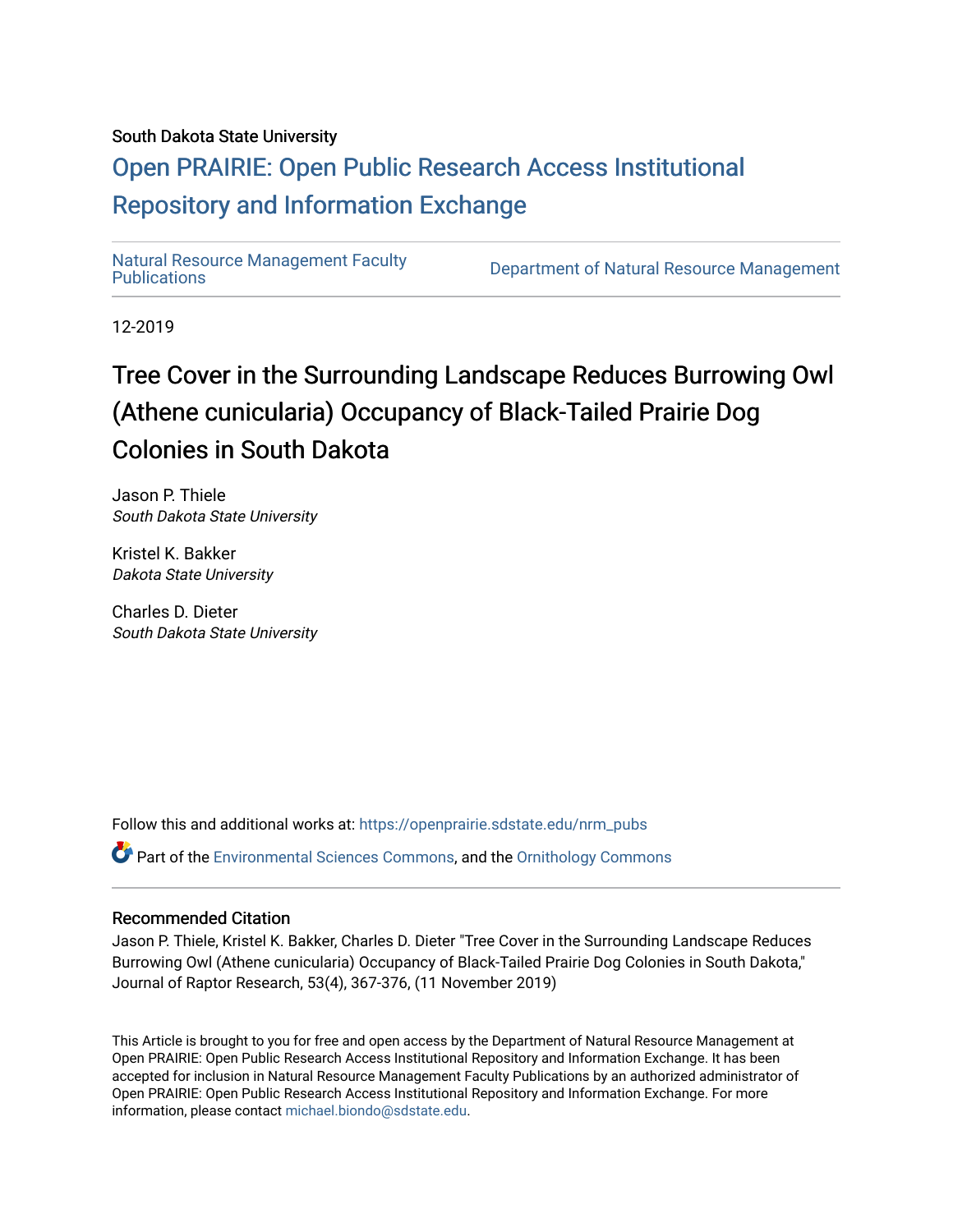# THE JOURNAL OF RAPTOR RESEARCH

## A QUARTERLY PUBLICATION OF THE RAPTOR RESEARCH FOUNDATION, INC.

## VOL. 53  $D$  DECEMBER 2019  $N$ O. 4

J. Raptor Res. 53(4):367–376

- 2019 The Raptor Research Foundation, Inc.

# TREE COVER IN THE SURROUNDING LANDSCAPE REDUCES BURROWING OWL (ATHENE CUNICULARIA) OCCUPANCY OF BLACK-TAILED PRAIRIE DOG COLONIES IN SOUTH DAKOTA

# JASON P. THIELE<sup>1</sup>

Department of Natural Resource Management, South Dakota State University, Brookings, SD 57007 USA

# KRISTEL K. BAKKER<sup>2</sup>

College of Arts and Sciences, Dakota State University, Madison, SD 57042 USA

## CHARLES D. DIETER

Department of Natural Resource Management, South Dakota State University, Brookings, SD 57007 USA

ABSTRACT.—Burrowing Owl (Athene cunicularia) population declines have led to the owl's designation as a species of conservation concern in South Dakota. Burrowing Owls nest primarily in black-tailed prairie dog (Cynomys ludovicianus) colonies, but a significant proportion of colonies in South Dakota are not occupied by owls. We studied the influence of landscape-level habitat variables on colony selection by Burrowing Owls. We used call-playback surveys to document presence or absence of Burrowing Owls at 613 prairie dog colonies throughout western and central South Dakota. We used a geographic information system to calculate the percent cover of prairie dog colonies, grassland, cropland, and tree canopy in the surrounding landscape at four buffer sizes. We modeled Burrowing Owl occupancy of prairie dog colonies using logistic regression, and ranked models using Akaike's Information Criterion. All competitive models contained a tree-canopy-cover variable. Increasing tree canopy cover within 800 m and 1200 m of colony centers was associated with decreasing likelihood of occupancy by Burrowing Owls. Grassland, cropland, and prairie dog colony cover variables did not influence occupancy by Burrowing Owls, and these variables did not improve model fit or discrimination. In landscapes where the presence of nesting burrows is not a limiting factor, as in central and western South Dakota, Burrowing Owls occupied colonies based on the absence of trees. Trees provide habitat for avian and mammalian predators and reduce the available foraging area for Burrowing Owls around prairie dog colonies. Management for Burrowing Owls should include conserving prairie dog colonies in landscapes with few trees and preventing the establishment of trees near occupied colonies.

KEY WORDS: Burrowing Owl; Athene cunicularia; grassland; prairie dog colonies; site occupancy; South Dakota.

#### LA COBERTURA DE ÁRBOLES EN EL PAISAJE CIRCUNDANTE REDUCE LA OCUPACIÓN POR PARTE DE ATHENE CUNICULARIA DE LAS COLONIAS DE CYNOMIS LUDOVICIANUS EN DAKOTA DEL SUR

RESUMEN.—La disminución de las poblaciones de Athene cunicularia ha llevado a que la especie sea designada como de preocupación para la conservación en Dakota del Sur. En este estado, A. *cunicularia* anida principalmente en colonias de Cynomys ludovicianus, pero una porción significativa de las colonias no está ocupada. Estudiamos la influencia de las variables del hábitat a escala de paisaje en la selección de la colonia por parte de A. cunicularia. Usamos muestreos con reclamo para documentar la presencia o ausencia de A. cunicularia en 613 colonias de Cynomis ludovicianus a lo largo del oeste y el centro de Dakota del Sur. Usamos

<sup>1</sup> Present address: Nebraska Game and Parks Commission, Norfolk, NE 68701 USA.

 $^2$ Email address: kristel.bakker@dsu.edu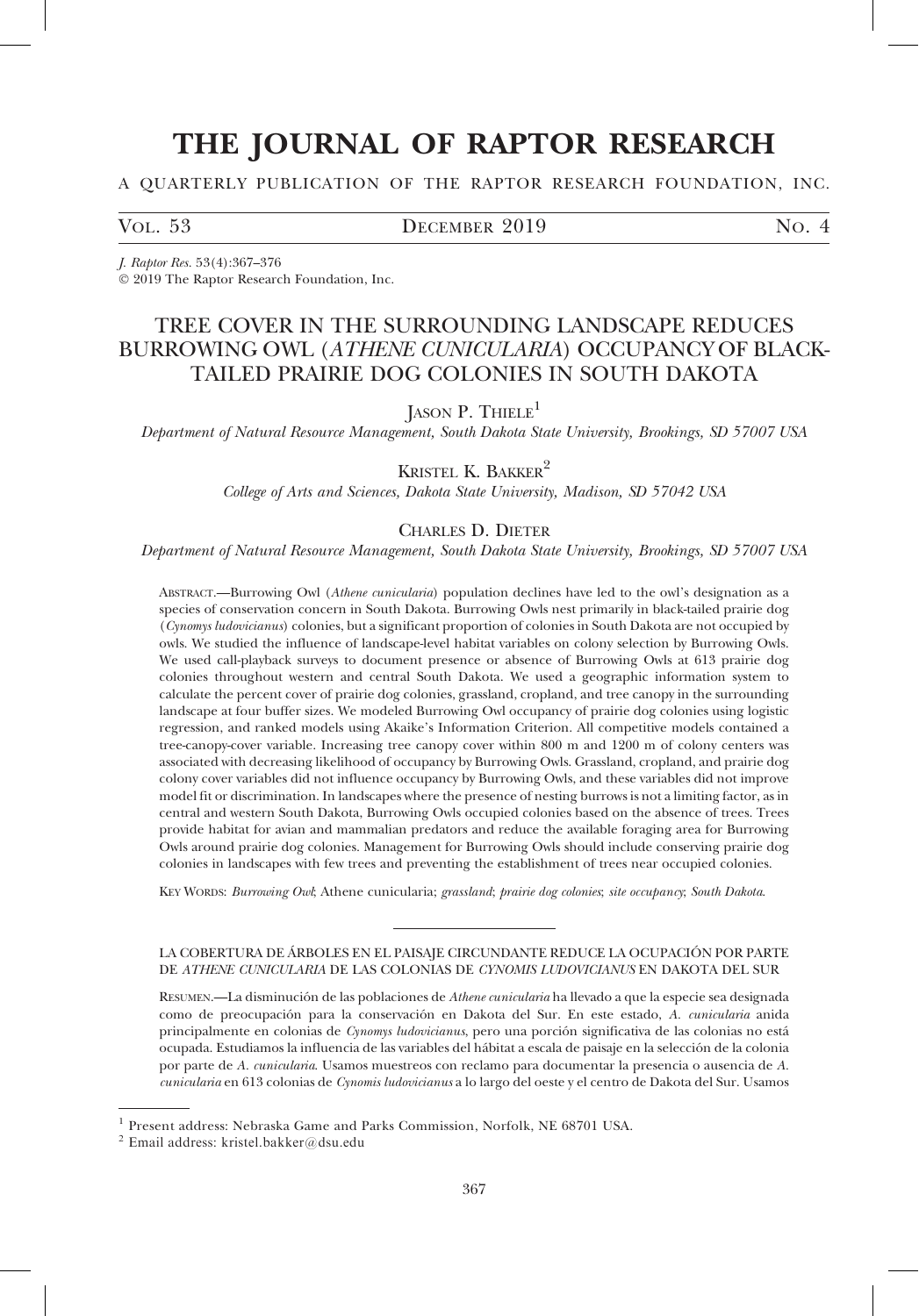un sistema de información geográfica para calcular el porcentaje de cobertura de colonias de C. ludovicianus, de pastizal, de campos agrícolas/heno y del dosel arbóreo en el paisaje circundante considerando cuatro tamaños de amortiguamiento. Modelamos la ocupación por parte de A. cunicularia de las colonias de Cynomis ludovicianus usando regresión logística y modelos de rango siguiendo el Criterio de Información de Akaike. Todos los modelos adecuados incluyeron una variable de cobertura del dosel arbóreo. El aumento de la cobertura del dosel de a´rboles dentro de los 800 m y los 1200 m desde el centro de la colonia estuvo asociado con una disminución de la probabilidad de ocupación por parte de A. *cunicularia*. Las variables de cobertura de pastizal, de campos agrícolas/heno y de colonias de Cynomis ludovicianus no influyeron en la ocupación de A. cunicularia, y estas variables no mejoraron el ajuste o la discriminación de los modelos. En los paisajes donde la presencia de individuos nidificantes de A. cunicularia no es un factor limitante, como en el centro y el oeste de Dakota del Sur, A. cunicularia ocupa las colonias en base a la ausencia de árboles. Los árboles proporcionan hábitat para aves y mamíferos depredadores y reducen el área de alimentación disponible para A. cunicularia alrededor de las colonias de Cynomis ludovicianus. Las políticas de gestión para A. cunicularia deberían incluir la conservación de las colonias de Cynomis ludovicianus en paisajes con pocos árboles y evitar el establecimiento de árboles cerca de las colonias ocupadas.

[Traducción del equipo editorial]

Many Western Burrowing Owl (Athene cunicularia hypugaea; hereafter, Burrowing Owl) populations have declined in North America in recent decades. Declines have been especially severe along the northern and eastern edges of the Burrowing Owl's North American breeding range (Johnsgard 2002, Davies and Restani 2006, Poulin et al. 2011). Populations in some northern Great Plains states and provinces have decreased most significantly (Sauer et al. 2017). Population declines in the region and perceived threats to existing populations and habitats led to the Burrowing Owl being identified as a Species of Greatest Conservation Need in the South Dakota Wildlife Action Plan (South Dakota Department of Game, Fish, and Parks 2014). Burrowing Owls are present in South Dakota only during the breeding season. Most occur in the western half of the state, but breeding pairs are also reported infrequently in eastern counties (Peterson 1995, Tallman et al. 2002, Shaffer and Thiele 2013).

Burrowing Owls generally nest in burrows excavated by semi-fossorial mammals and are primarily associated with colonies of black-tailed prairie dogs (Cynomys ludovicianus; hereafter prairie dogs) in South Dakota (Peterson 1995, Johnsgard 2002, Poulin et al. 2011, Shaffer and Thiele 2013). Prairie dog burrows are the main source of Burrowing Owl nest sites where the species co-occur (e.g., Butts and Lewis 1982, Agnew et al. 1986, Plumpton and Lutz 1993, Conway and Simon 2003, Winter et al. 2003, Tipton et al. 2008).

Burrowing Owls face a variety of threats, but habitat loss and degradation are likely the primary reasons for documented declines. Although western and central South Dakota contain some of the largest blocks of native mixed-grass prairie in North America, conversion of grassland to corn and soybeans has expanded westward at an accelerated rate (Wright and Wimberly 2013) resulting in decreased habitat availability for prairie dogs (Hoogland 2006, Poulin et al. 2011). Even in areas where grasslands are not decreasing, habitat suitability is diminished by the presence of planted and encroaching trees. Woody vegetation negatively affects the occurrence, density, and productivity of grassland birds at multiple scales across their range (Bakker et al. 2002, Winter et al. 2006, Thiele et al. 2013, Greer et al. 2016, Herse et al. 2018). Widespread eradication of prairie dogs and other burrowing mammals has further reduced the availability of nest burrows for Burrowing Owls across much of the western United States (Dechant et al. 1999, Desmond et al. 2000, Holroyd et al. 2001). Many ranchers view prairie dogs as vermin that compete with livestock for forage and seek to control them with poisons or by shooting (Butts and Lewis 1982, Sharps and Uresk 1990, Vosburgh and Irby 1998, Knowles et al. 2002, Hoogland 2006). Prairie dog colonies are also subject to elimination by outbreaks of sylvatic plague (Desmond et al. 2000, Antolin et al. 2002, Hoogland 2006).

Despite widespread losses of prairie dog colonies, not all existing colonies in western South Dakota are occupied by Burrowing Owls. This suggests that additional factors are limiting owl populations in the region and that colony selection by Burrowing Owls depends on environmental features other than the presence of potential nest burrows (Berdan and Linder 1973, Knowles 2001, Griebel and Savidge 2007, Bly 2008, Thiele et al. 2013). Characteristics of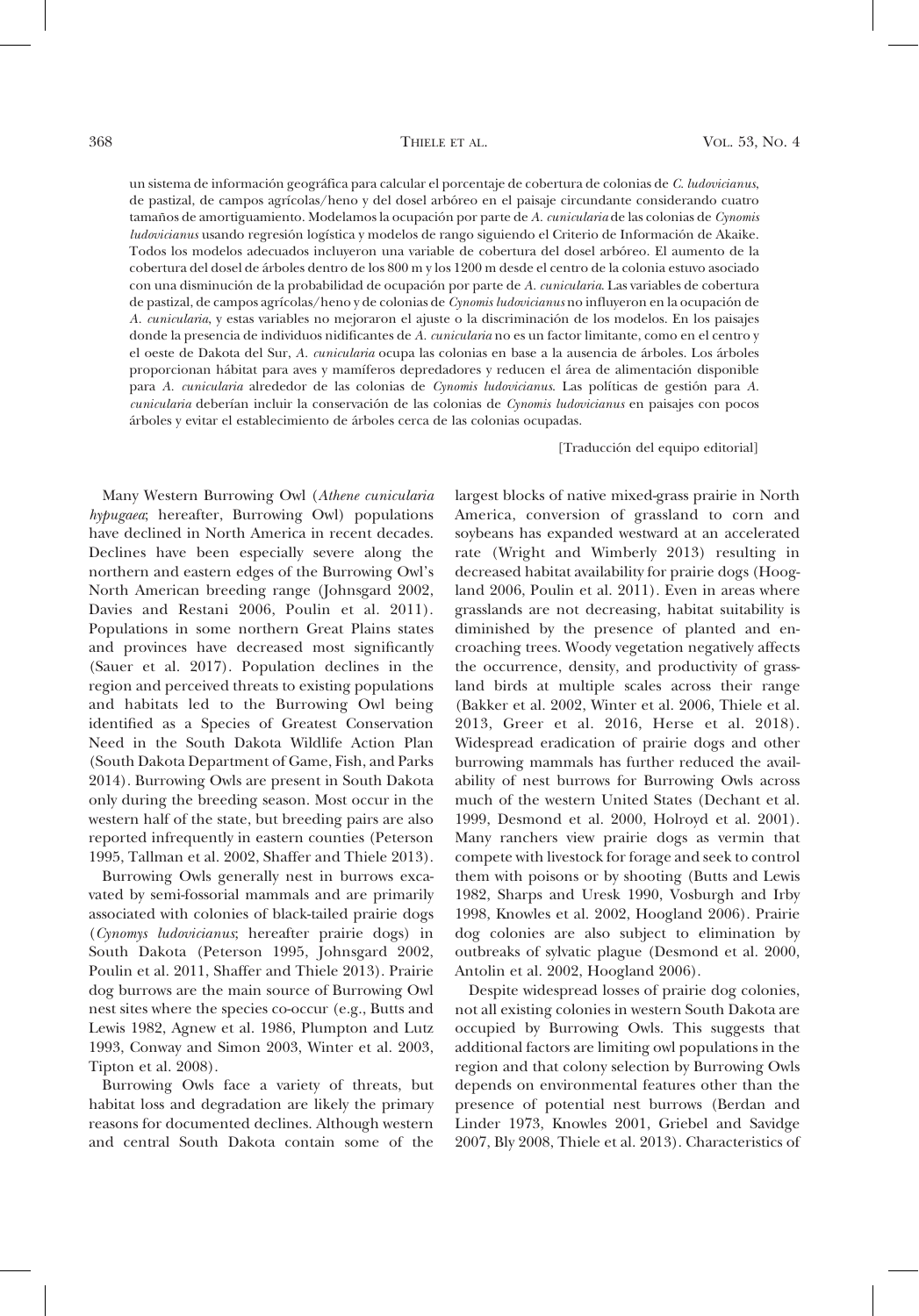

Figure 1. Locations of prairie dog colonies ( $n = 613$ ) in western and central South Dakota South Dakota surveyed for Burrowing Owls in 2010 and 2011. Circles represent the centroids of surveyed colonies. To develop occurrence models, we selected colonies to maintain at least 3200-m spacing between adjacent centroids.

habitat variables at the nest and colony scales for Burrowing Owls are well known (e.g., MacCracken et al. 1985, Green and Anthony 1989, Plumpton and Lutz 1993, Belthoff and King 2002, Poulin et al. 2005, Thiele et al. 2013); however, although such information exists for multiple species of grassland passerines (Bakker et al. 2002, Cunningham and Johnson 2006, Greer et al. 2016), how Burrowing Owls respond to landscape-level habitat characteristics beyond the scale of a nest site or habitat patch is not well known. Our objective was to build on previous work that found landscape variables contributed to the likelihood of Burrowing Owls using prairie dog colonies for nesting (Thiele et al. 2013) by determining if and at what scale landscape-level habitat variables influence the occupancy of prairie dog colonies by Burrowing Owls throughout their range in South Dakota. Land managers require this information to identify priority conservation areas and implement management plans to proactively protect Burrowing Owl habitat across large geographic regions in the face of ongoing land-use change.

### **METHODS**

Study Area. We defined our study area as all South Dakota counties located west of the Missouri River,

plus six adjacent counties along the east side of the river that were known to contain prairie dog colonies (Fig. 1). We excluded the forested Black Hills region because it lacks Burrowing Owl habitat (Tallman et al. 2002). Regional climate is characterized by cold, dry winters and hot summers, with much of the annual precipitation coming in summer thunderstorms. The topography of the study area was mostly flat to rolling plains dissected by drainages and dominated by mixed-grass prairie. Both native (e.g., western wheatgrass [Pascopyrum smithii], green needlegrass [Nassella viridula], and blue grama [Bouteloua gracilis]) and introduced grass species (e.g., crested wheatgrass [Agropyron cristatum], cheatgrass [*Bromus tectorum*]) were common. Forbs were typically abundant within prairie dog colonies, including native species (e.g., woolly plantain [Plantago patagonica], scarlet globemallow [Sphaeralcea coccinea]) and exotic species (e.g., field bindweed [Convolvulus arvensis], common mullein [Verbascum thapsus]). Sagebrush (Artemisia spp.) was a major vegetative component in extreme western counties. Tree cover was relatively sparse; most trees were in riparian woodlands (including plains cottonwood [Populus deltoides], willow [Salix spp.], boxelder [Acer negundo], and green ash [Fraxinus pennsylvanica]) or in planted shelter belts (including cottonwood,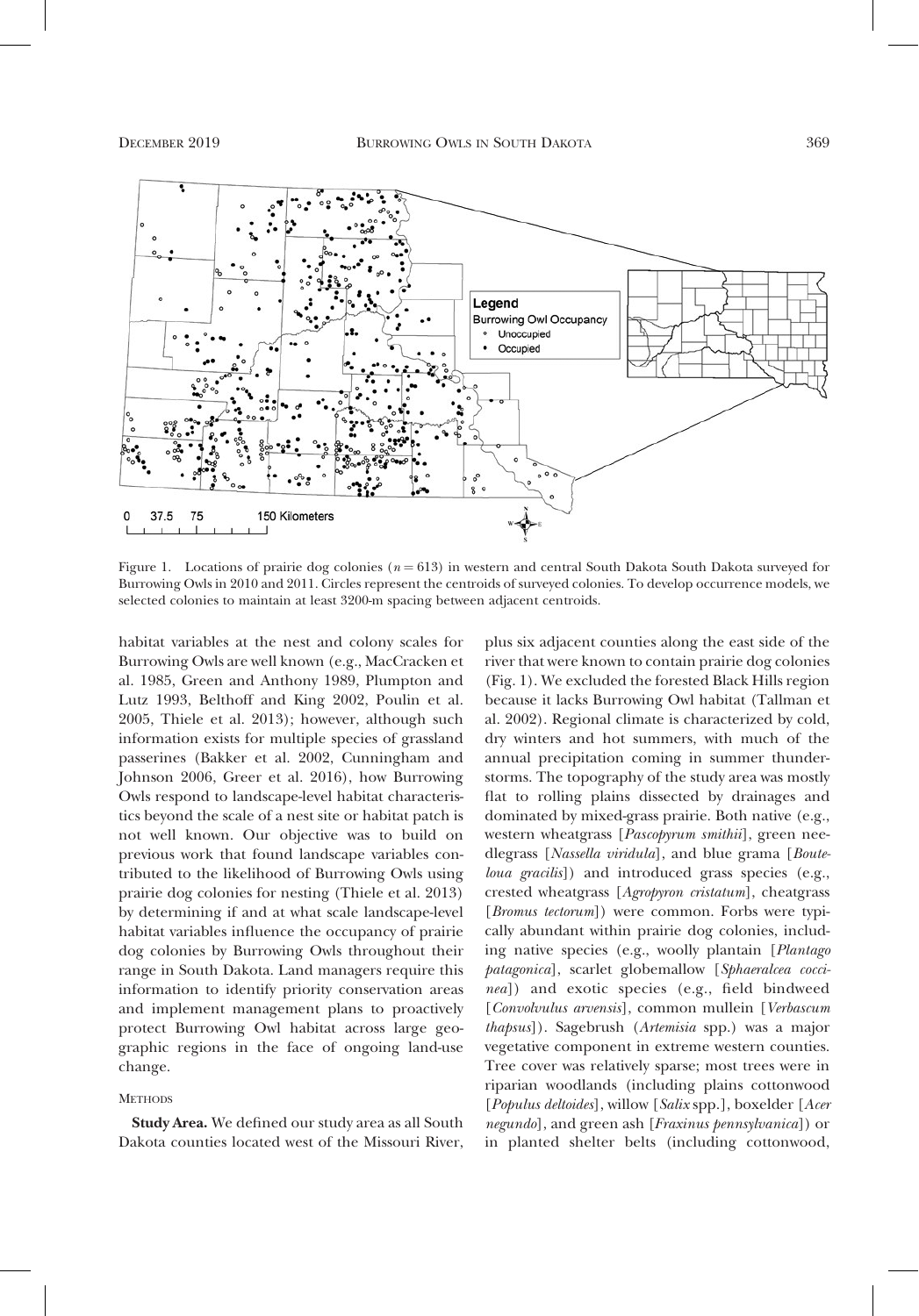eastern redcedar [Juniperus virginiana], and Russian olive [Elaeagnus angustifolia]). Eastern redcedar also naturally occurred in some drainages and Ponderosa pine (Pinus ponderosa) was locally common near the Black Hills in the west and the Pine Ridge Escarpment in the southwest.

Ranching was the most common land use in the study area. Haying of forage crops such as alfalfa (Medicago sativa) and some native and introduced grasses also was widespread. Some cropland was found throughout the study area where topography was suitable for farming. Common crops were wheat (Triticum aestivum), corn (Zea mays), and soybeans (Glycine max); dryland farming was predominant, but there were isolated regions of irrigated farmland, mostly in the southern counties. Most prairie dog colonies were in pastures, but a few colonies (or portions of them) were in crop and hay fields.

Burrowing Owl Surveys. To determine presence or absence of Burrowing Owls, we conducted pointcount surveys primarily from roadways throughout the study area using a protocol adapted from Conway and Simon (2003). To obtain a spatially representative sample, we used a map of prairie dog distribution in South Dakota (Kempema et al. 2009) to establish road survey routes. Our objective was to survey approximately 50% of all prairie dog colonies within 800 m of public roads in each county. Poor road conditions and private-property restrictions necessitated modification of some routes in the field.

We conducted surveys during favorable conditions between 0.5 hr before sunrise and 0.5 hr after sunset from 2 May to 21 July 2010 and from 30 April to 9 August 2011. Each survey was conducted once during a single breeding season. We did not survey in the rain, when high winds  $(>29 \text{ km/hr})$  inhibited our ability to hear owls, nor when hazy conditions noticeably decreased visibility. Each point-count lasted 6 min, divided into two 3-min segments. During the first segment, we searched for owls aurally and visually using  $10\times$  binoculars and a 15-453 spotting scope. During the second segment, we broadcast recorded Burrowing Owl calls using the vehicle's sound system while we continued scanning for owls. The recording consisted of the following sequence: 30 sec of male owl's primary call (or coo-coo call), 30 sec of silence, 30 sec of primary call, 30 sec of silence, 30 sec of alarm calls, and 30 sec of silence. We recorded the number of adult Burrowing Owls seen or heard in each prairie dog colony and noted owl behaviors, particularly in response to the recorded calls.

We conducted point counts at all locations where burrows were visible along a survey route, using the Kempema et al. (2009) colony map as a guide. We surveyed both active and inactive prairie dog colonies. We obtained location data of survey points with a handheld GPS unit (Trimble Juno SB, Trimble, Sunnyvale, CA, USA). We could adequately survey many colonies from a single point, but the large size and variable topography of some colonies required multiple survey points and periodic deviations from primary roadways to gain additional vantage points. We sought to maintain sufficient spacing (approximately 800 m) between points to minimize double counting of individual owls, and we did not recount owls that flew from the direction of a previous detection. A few colonies could be accessed only on foot; in these cases  $\langle \leq 1\%$  of all colonies surveyed), we did not use call-playback methods, but observed and listened for owls for a longer 20-min period at each vantage point.

After surveying a prairie dog colony, we classified it as unoccupied (no owls recorded) or occupied (one or more owls observed). We considered observation of a single owl indicative of a breeding pair because the proportion of unpaired owls is low in most breeding populations (e.g.,  $\langle 10\%, \text{Convay} \rangle$  and Simon 2003; 0%, Desmond et al. 2000 and Bayless and Beier 2011).

Landscape Analyses. Because we did not know the exact location of each owl pair's nest site within a colony, we used the centroid of each prairie dog colony as the focal point for landscape analysis. We used ArcGIS 9.3 (ESRI, Redlands, CA, USA) to calculate the centroid of each surveyed colony depicted in the South Dakota map of prairie dog colonies (Kempema et al. 2009). Some colonies were represented by multiple polygons in this GIS layer. Before calculating colony centroids, we merged adjacent polygons separated by  $<50$  m because it was difficult to distinguish individual colony units at that scale in the field. In the rare circumstance when we surveyed a colony that was not depicted in the state GIS layer, we digitized the boundary of the missing colony using imagery from 2010 provided by the National Agriculture Imagery Program (NAIP, Aerial Photography Field Office, USDA Farm Services Agency, Salt Lake City, UT, USA). We also used the NAIP imagery to digitize into separate colony units some large colonies depicted in the state GIS layer that had been fragmented or dramatically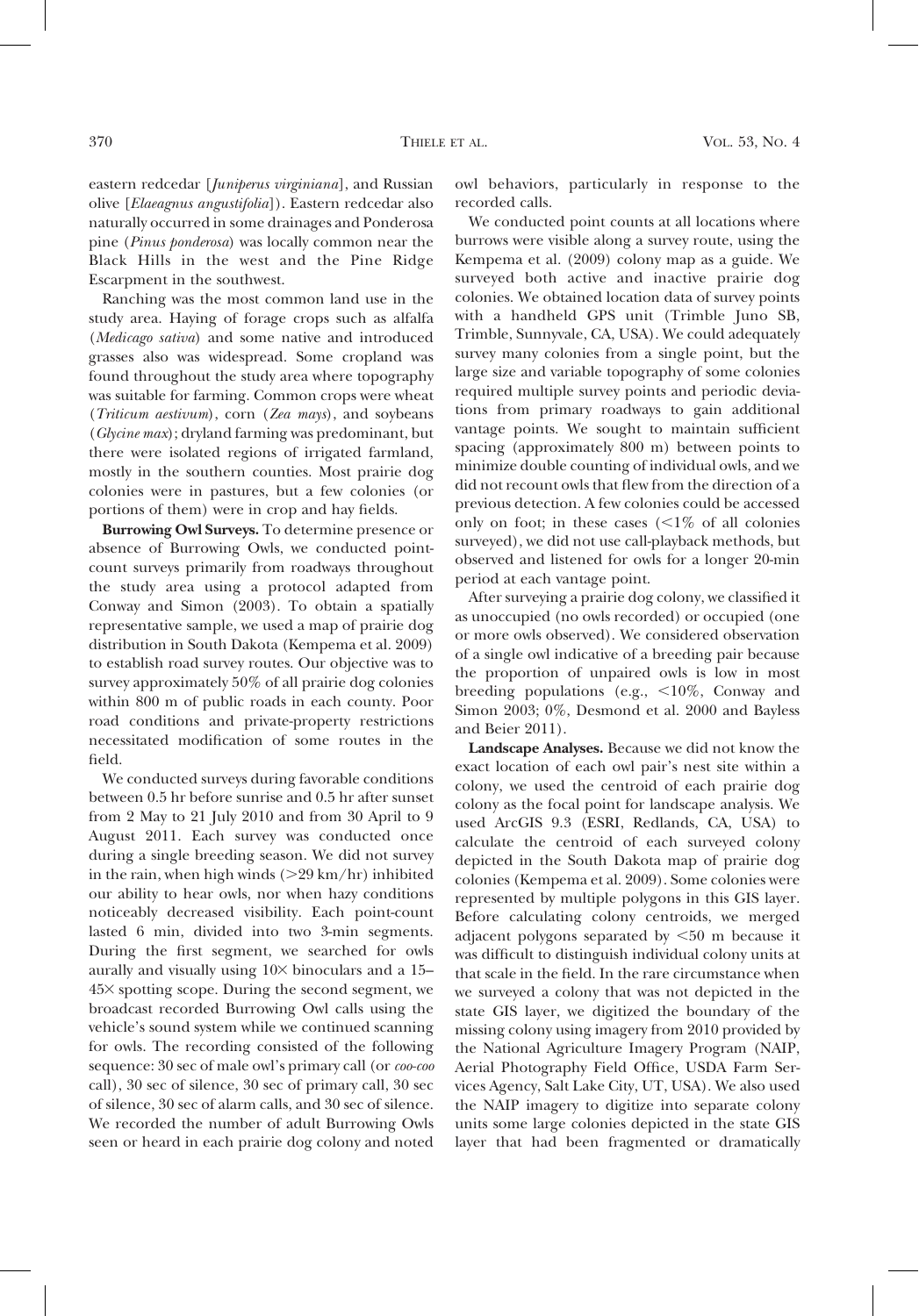| Table 1. Percent cover of grassland (GRASS), cropland/hayland (CROP), tree canopy (TREE), and prairie dog colonies        |
|---------------------------------------------------------------------------------------------------------------------------|
| (PDOG) within 400-m, 800-m, 1200-m, and 1600-m radii of the centroids of individual prairie dog colonies ( $n = 613$ ) in |
| western and central South Dakota surveyed for Burrowing Owls in 2010 and 2011.                                            |

|                                             | PERCENT COVER |                           |               |  |
|---------------------------------------------|---------------|---------------------------|---------------|--|
| <b>LANDSCAPE VARIABLE AND BUFFER RADIUS</b> | <b>MEAN</b>   | <b>STANDARD DEVIATION</b> | RANGE         |  |
| GRASS 400                                   | 86.6          | 16.8                      | $0.0 - 100.0$ |  |
| <b>GRASS 800</b>                            | 80.8          | 18.5                      | $0.0 - 100.0$ |  |
| <b>GRASS 1200</b>                           | 77.7          | 19.0                      | $0.7 - 100.0$ |  |
| <b>GRASS 1600</b>                           | 76.3          | 18.9                      | $1.3 - 99.6$  |  |
| CROP 400                                    | 7.2           | 15.0                      | $0.0 - 98.3$  |  |
| CROP 800                                    | 11.5          | 17.1                      | $0.0 - 95.2$  |  |
| <b>CROP 1200</b>                            | 13.7          | 18.0                      | $0.0 - 95.1$  |  |
| <b>CROP 1600</b>                            | 14.5          | 17.9                      | $0.0 - 90.4$  |  |
| <b>TREE 400</b>                             | 1.2           | 3.2                       | $0.0 - 26.8$  |  |
| <b>TREE 800</b>                             | 2.5           | 5.1                       | $0.0 - 55.7$  |  |
| <b>TREE 1200</b>                            | 3.2           | 5.7                       | $0.0 - 63.3$  |  |
| <b>TREE 1600</b>                            | 3.4           | 5.6                       | $0.0 - 62.5$  |  |
| PDOG 400                                    | 42.1          | 29.8                      | $0.1 - 100.0$ |  |
| <b>PDOG 800</b>                             | 18.7          | 18.8                      | $0.0 - 97.7$  |  |
| PDOG 1200                                   | 11.3          | 12.7                      | $0.0 - 86.1$  |  |
| PDOG 1600                                   | 8.5           | 10.1                      | $0.0 - 84.4$  |  |

reduced in size since the publication of Kempema et al. (2009); these infrequent scenarios were primarily the result of local sylvatic plague outbreaks in the southern counties.

For each colony unit, we used GIS tools to create buffers with radii of 400 m, 800 m, 1200 m, and 1600 m around the colony centroid. These buffers represented typical scales of land management (e.g., pasture sizes and field sizes) and approximated the lower and upper ends of Burrowing Owl home range sizes noted in previous studies (e.g., Butts 1973, Green and Anthony 1989, Haug and Oliphant 1990, Gervais et al. 2003). Many of the prairie dog colonies were located relatively close to one another. Colonies with overlapping buffers could not be considered independent samples (Cunningham and Johnson 2006). Therefore, if two or more colonies had overlapping 1600-m buffers, we randomly selected only one colony from the group to include in the analyses.

We calculated additional landscape variables from remotely sensed data (Table 1). To calculate the cover of cropland (defined as row crops, small grains, and hay) and grassland, we used the 2006 National Land Cover Database (NLCD, USGS Earth Resources Observation and Science Center, Sioux Falls, SD, USA). The best available tree canopy layer was obtained from the 2001 NLCD; this dataset displayed a combined canopy layer that was more

representative of actual tree cover than combining the separately classified deciduous, evergreen, and mixed forest types in the 2006 NLCD, based on a comparison of both layers with the 2010 aerial imagery. Using this combination of layers and the compiled prairie dog colony layer, we calculated the percent cover of trees, cropland, grassland, and prairie dog colonies surrounding each colony centroid at the four buffer levels. Tree canopy, grassland, and cropland cover were mutually exclusive classifications; however, prairie dog colonies were located within other cover types (predominantly grassland), such that measures of colony cover overlapped with those cover types.

Data Analyses. We used logistic regression and the information-theoretic approach (Burnham and Anderson 2002) to evaluate the influence of grassland, cropland, tree canopy, and prairie dog colony coverage on Burrowing Owl occupancy of prairie dog colonies. We checked for correlations between pairs of variables before developing models. Crop cover and grassland cover were strongly negatively correlated at all buffer levels (Spearman rank correlation  $-0.68$  to  $-0.75$ ) and were not included together in any models. We created nine candidate models to evaluate based on existing literature and field observations. A version of each candidate model was created for all four buffer levels (400 m,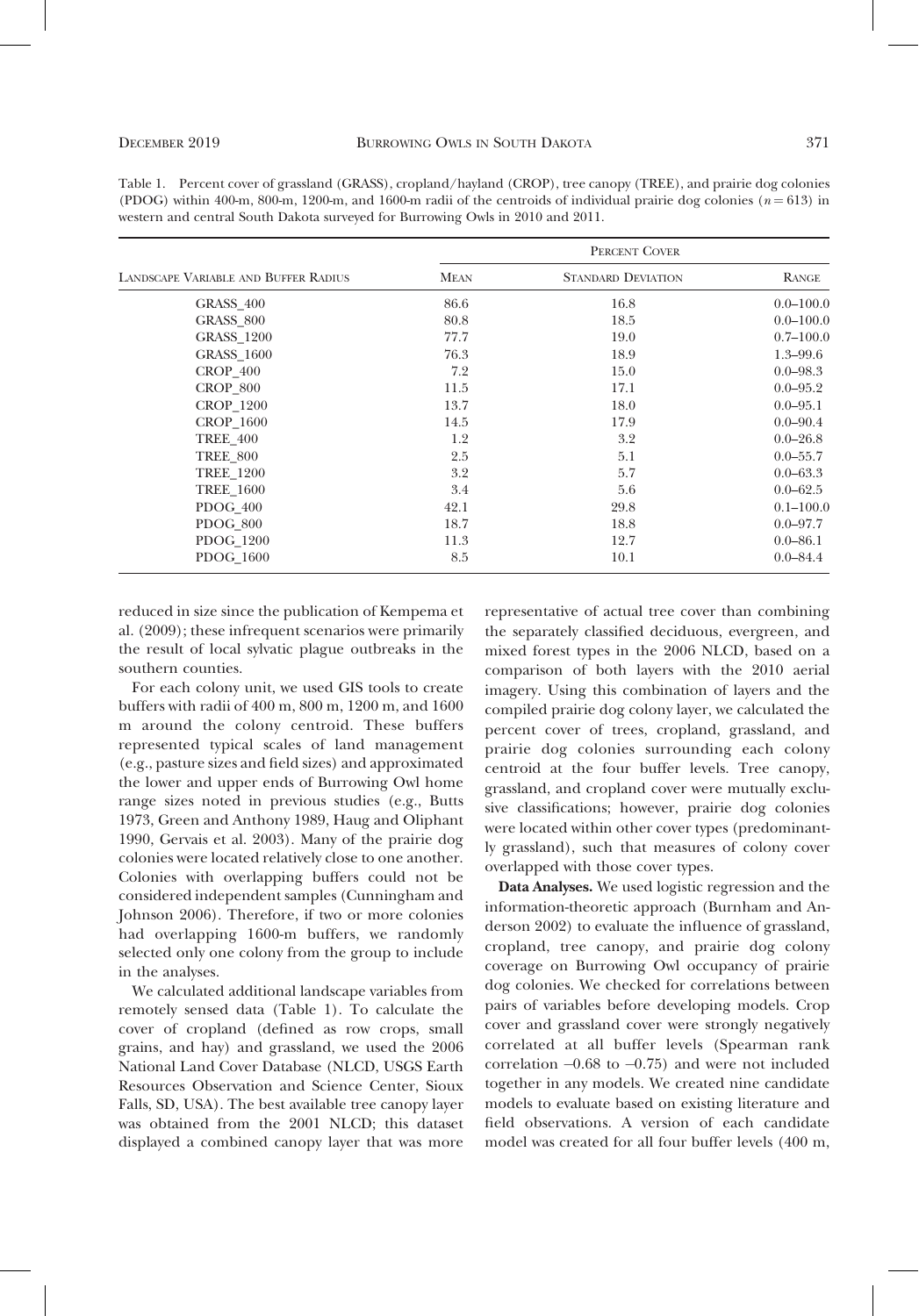Table 2. Binary logistic regression models analyzed to evaluate the influence of landscape variables on Burrowing Owl occupancy of prairie dog colonies  $(n = 613)$  surveyed throughout western and central South Dakota in 2010 and 2011. Each model was run at the 400-m, 800-m, 1200-m, and 1600-m scales for 36 total candidate models.

|                       | PREDICTOR VARIABLES <sup>1</sup> |  |
|-----------------------|----------------------------------|--|
| <b>PDOG</b>           |                                  |  |
| <b>GRASS</b>          |                                  |  |
| <b>TREE</b>           |                                  |  |
| $PDOG + TREE$         |                                  |  |
| $PDOG + CROP$         |                                  |  |
| $TREE + GRASS$        |                                  |  |
| $TREE + CROP$         |                                  |  |
| $PDOG + TREE + GRASS$ |                                  |  |
| $PDOG + TREE + CROP$  |                                  |  |
|                       |                                  |  |

 $1$  PDOG = percent cover of prairie dog colonies within radial buffer  $distance$ ;  $GRASS = percent cover of grassland within radial buffer$ distance: etc.

800 m, 1200 m, and 1600 m) for a total of 36 models in the set (Table 2).

We used Akaike's Information Criterion (AIC) to rank candidate models. We considered  $\Delta AIC < 2$  as indicative of similarly competitive top models and calculated Akaike model weights to evaluate the probability of any model being the best model in the set (Burnham and Anderson 2002). AIC values only indicate the relative strength of models in a set (Burnham and Anderson 2002, Cunningham and Johnson 2006). We also considered McFadden's  $\rho^2$ and area under receiver operating characteristic (ROC) curve as metrics of model fit and performance when evaluating competitive models. McFadden's  $\rho^2$  values from 0.2 to 0.4 are considered a highly satisfactory indicator of model fit (Tabachnick and Fidell 2007). We used ROC curves to evaluate the ability of each model to discriminate between occupied and unoccupied colonies. Hosmer and Lemeshow (2000) considered models with area under ROC curve values between 0.7 and 0.8 to have acceptable discrimination and those with values between 0.8 and 0.9 to have excellent discrimination. We also calculated 85% confidence intervals for coefficients of variables in competitive models. We considered a variable to have a significant effect if the 85% confidence interval for the coefficient did not include zero (Arnold 2010).

#### RESULTS

In 2010, we surveyed 776 prairie dog colonies; 405 (52%) were unoccupied and 371 (48%) were occupied. In 2011, we surveyed 460 colonies; 187 (41%) were unoccupied and 273 (59%) were occupied. After eliminating those with overlapping 1600-m buffers, 613 surveyed prairie dog colonies (350 occupied, 263 unoccupied) remained as the basis for modelling Burrowing Owl occurrence (Fig. 1).

Based on  $\Delta AIC < 2$  and Akaike model weight criteria, seven of the 36 candidate models were similarly competitive as top models (Table 3). All of the top models contained a tree cover variable reflecting influences at the 800-m or 1200-m buffer scales. Tree cover variables were the only variables with significant coefficients. The probability of Burrowing Owl occurrence decreased as the proportion of tree cover increased, whether evaluated at the 800-m or 1200-m buffer scale (Fig. 2 and 3). The

Table 3. Top binary logistic regression models  $(\Delta AIC < 2)$  portraying the influence of land-cover variables on Burrowing Owl occupancy of prairie dog colonies  $(n=613)$  surveyed throughout western and central South Dakota in 2010 and 2011.

| MODEL <sup>a</sup>                                  | AAIC <sup>b</sup> | $W_i$ <sup>c</sup> | $\sigma^2$ <sup>d</sup> | ROC <sup>e</sup> |
|-----------------------------------------------------|-------------------|--------------------|-------------------------|------------------|
|                                                     |                   |                    |                         |                  |
| $CONSTANT - TREE 1200$                              |                   | 0.168              | 0.048                   | 0.656            |
| CONSTANT - TREE $1200 +$ GRASS 1200                 | 0.158             | 0.155              | 0.050                   | 0.647            |
| $CONSTANT - TREE 800$                               | 0.645             | 0.121              | 0.047                   | 0.672            |
| CONSTANT - TREE $800 +$ GRASS $800$                 | 1.038             | 0.100              | 0.049                   | 0.659            |
| CONSTANT - TREE $1200 +$ GRASS $1200 -$ PDOG $1200$ | 1.466             | 0.081              | 0.051                   | 0.646            |
| CONSTANT $-$ TREE 1200 $-$ PDOG 1200                | 1.726             | 0.071              | 0.048                   | 0.656            |
| $CONSTANT - TREE 1200 - CROP 1200$                  | 1.733             | 0.070              | 0.048                   | 0.652            |
|                                                     |                   |                    |                         |                  |

<sup>a</sup> Consult Table 1 for additional information about variables considered in the models. Variables in bold had coefficients with 85% confidence intervals that did not contain zero.

<sup>b</sup> Difference in the Akaike Information Criterion score between the evaluated model and the top model.

 $c$  Akaike weight.

<sup>d</sup> McFadden's rho-squared.

<sup>e</sup> Area under receiver operating characteristics curve.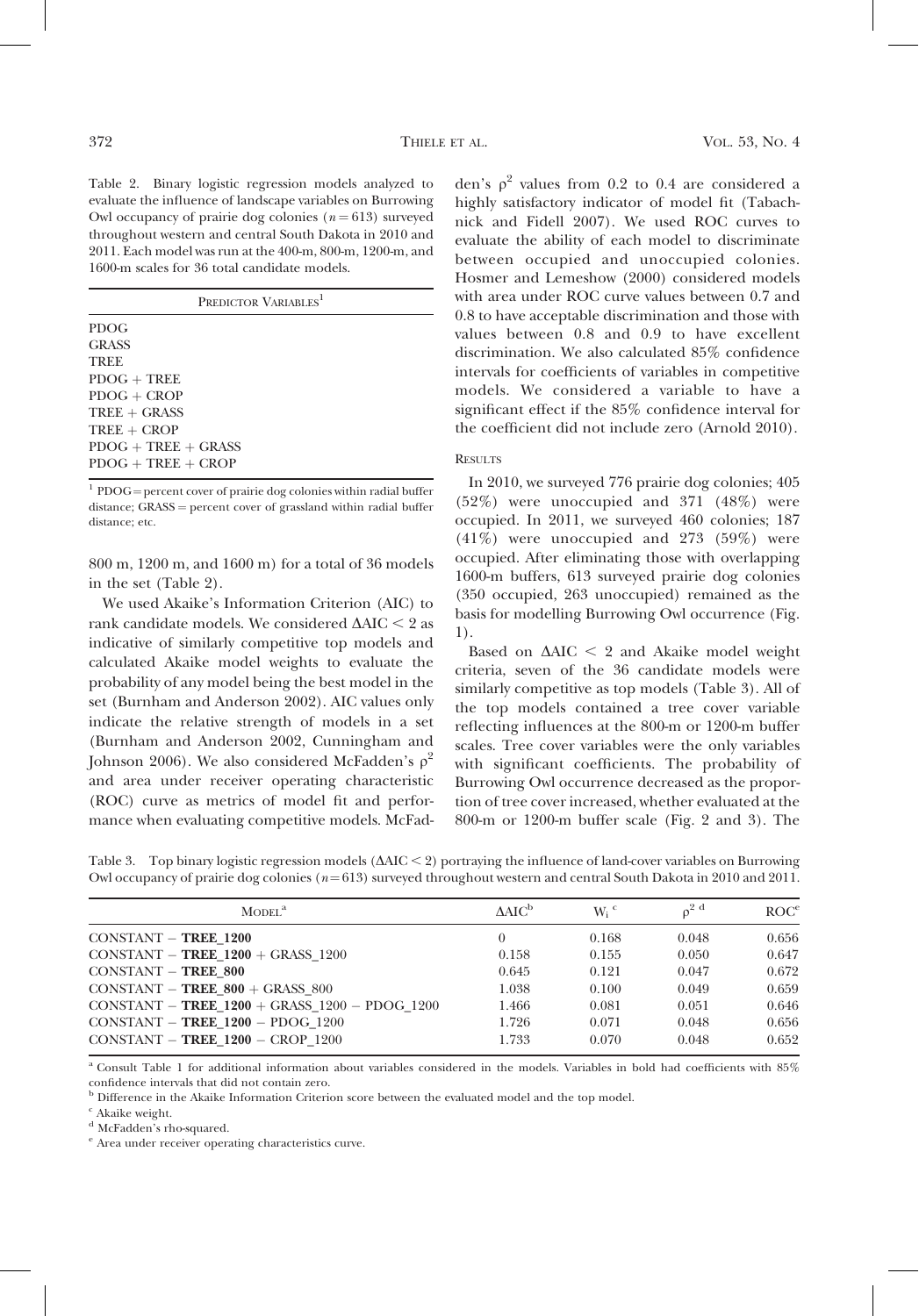



Figure 2. Probability of Burrowing Owl occurrence in prairie dog colonies surveyed throughout western and central South Dakota in 2010 and 2011 in relation to percent tree cover within 800 m of colony centroids. Dotted lines represent upper and lower 95% confidence limits.

probability of owl occurrence was 64–65% in prairie dog colonies that had no tree cover within 800 m or 1200 m of the colony centroid. With 20% tree cover, the probability of owl occurrence dropped to 12.5% at the 800-m buffer scale and to 16.5% at the 1200-m buffer scale. Variables indicating a positive relationship to grassland coverage and a negative relationship to cropland and prairie dog colony coverage also contributed to the top models, but the coefficients for these variables were not significant and their inclusion did not improve model discrimination or fit. Area under ROC values (0.646–0.672) for all top models indicated marginal ability to discriminate between occupied and unoccupied colonies (Hosmer and Lemeshow 2000). Similarly, low McFadden's  $\rho^2$  values (0.047–0.051) indicated poor goodness-of-fit (Tabachnick and Fidell 2007).

### **DISCUSSION**

The ability of our models to discriminate between occupied and unoccupied colonies was marginal, indicating landscape variables do not account for all of the existing variation in colony use by Burrowing Owls. Burrowing Owl habitat requirements span scales from the nest burrow to the home range and beyond (Lantz et al. 2007, Restani et al. 2008, Thiele

Figure 3. Probability of Burrowing Owl occurrence in prairie dog colonies surveyed throughout western and central South Dakota in 2010 and 2011 in relation to percent tree cover within 1200 m of colony centroids. Dotted lines represent upper and lower 95% confidence limits.

et al. 2013). Although collecting finer-scale habitat variables for all colonies was not feasible due to the scale of our study, their inclusion likely would have improved model fit and discrimination. In fact, previous work on a smaller scale in western South Dakota found the best models for predicting Burrowing Owl nest-site selection incorporated local and landscape-scale habitat variables, and model fit and discrimination were excellent (Thiele et al. 2013).

Our results suggested that in landscapes where the presence of potential nest burrows is not a limiting factor, as in central and western South Dakota, Burrowing Owls occupy colonies based on the absence of trees. Previous research found Burrowing Owls nested in prairie dog colonies with decreased tree cover within 800 m in western South Dakota (Thiele et al. 2013). Our study indicated this relationship extends to Burrowing Owl occupancy of colonies across their range in central and western South Dakota and supported the use of landscape models to prioritize landscapes for conservation of Burrowing Owl habitat.

For Burrowing Owls, selection of landscapes with few trees may minimize predation risk and maximize foraging opportunities. Trees provide perches and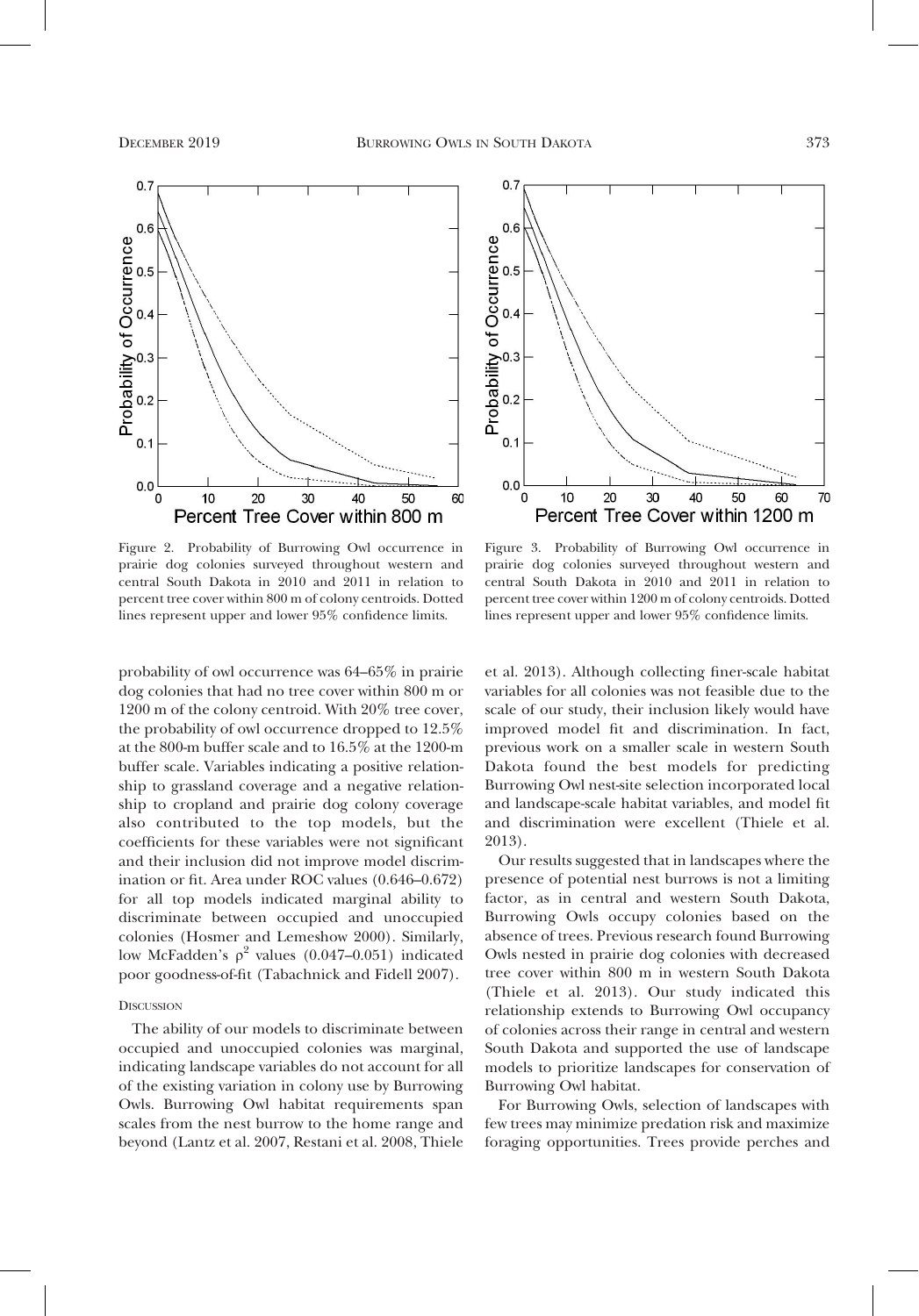nest sites for large raptors such as Red-tailed Hawks (Buteo jamaicensis), Swainson's Hawks (B. swainsoni), Ferruginous Hawks (B. regalis), and Great Horned Owls (Bubo virginianus), species frequently observed in our study area and known predators of Burrowing Owls (Poulin et al. 2011). An alternative hypothesis, though not mutually exclusive, is that trees reduce the available foraging area within a Burrowing Owl pair's home range. Burrowing Owls often hunt by hovering above the ground to scan for insects, rodents, or other prey below (Butts 1973, Johnsgard 2002, Poulin et al. 2011). We know of no instances where Burrowing Owls have gleaned prey from trees, so trees effectively make an area unsuitable as foraging habitat by replacing grassland and creating a visual barrier that reduces the area an owl can see while hunting. The scale of variables (800–1200 m) in our competitive models approximate the maximum distance Burrowing Owls will travel in search of prey (Butts 1973, Green and Anthony 1989, Haug and Oliphant 1990, Gervais et al. 2003).

Our results did not provide definitive insight about the effects of grassland conversion on Burrowing Owl occupancy. Several of the competitive models included variables indicating decreased occurrence in colonies with less grassland or more cropland in the landscape, but the coefficients for these variables were not significant and their inclusion did not notably improve the models' ability to discriminate between occupied and unoccupied colonies. Western South Dakota is relatively unfragmented, and areas with more intensive cultivation generally lack prairie dog colonies (Kempema et al. 2009). Therefore, it is rare to find prairie dogs occupying croplanddominated landscapes and such colonies were uncommon in our sample. At all buffer levels,  $\geq$ 95% of colonies had <50% cropland in the surrounding landscape, and  $\geq$ 55% of colonies had  $\leq 10\%$  cropland in the surrounding landscape. Therefore, although it is conceivable that at some threshold level of grassland conversion to cropland the effect on Burrowing Owl occupancy could become detrimental, we were not able to detect such a relationship, probably because of the scarcity of colonies within more severely fragmented landscapes.

Our results indicated that landscape analyses may be used to identify priority areas for conservation of Burrowing Owl habitat across large geographic regions (e.g., a state). Proactive management for Burrowing Owls should include conserving prairie

dog colonies in landscapes with few trees and preventing the establishment of trees near occupied colonies. Suitable Burrowing Owl habitat could be increased by removing trees near prairie dog colonies or by reintroducing prairie dogs to relatively treeless landscapes where these management actions are technically and politically feasible. We did not find that the current level of grassland conversion in prairie dog landscapes is significantly affecting occupancy by Burrowing Owls. However, we recommend monitoring Burrowing Owl and prairie dog populations to assess potential changes in these species' distributions in relation to management actions and ongoing land-use changes in South Dakota.

#### **ACKNOWLEDGMENTS**

We thank C. Loney and A. Kunkel for helping with fieldwork. S. Kempema and C. Marsh provided valuable assistance with planning survey routes and analyzing prairie dog colony acreage. We would have been able to survey far fewer prairie dog colonies without the cooperation of personnel from various land management agencies, as well as many private landowners; we are especially grateful to E. Childers, R. Hodorff, R. Griebel, R. Mares, P. Drayton, T. LeFaive, L. Sweikert, T. Ecoffey, R. Long, and E. Boyd. J. P. Smith and three anonymous reviewers provided comments that significantly improved an earlier version of this report. This study was funded by the South Dakota Department of Game, Fish, and Parks through State Wildlife Grant T2-5-R-1, study # 2446.

#### LITERATURE CITED

- Agnew, W., D. W. Uresk, and R. M. Hansen (1986). Flora and fauna associated with prairie dog colonies and adjacent ungrazed mixed-grass prairie in western South Dakota. Journal of Range Management 39:135–139.
- Antolin, M. F., P. Gober, B. Luce, D. E. Biggins, W. E. Van Pelt, D. B. Seery, M. Lockhart, and M. Ball (2002). The influence of sylvatic plague on North American wildlife at the landscape level, with special emphasis on blackfooted ferret and prairie dog conservation. Transactions of the North American Wildlife and Natural Resources Conference 67:104–127.
- Arnold, T. W. (2010). Uninformative parameters and model selection using Akaike's Information Criterion. Journal of Wildlife Management 74:1175–1178.
- Bakker, K. K., D. E. Naugle, and K. F. Higgins (2002). Incorporating landscape attributes into models for migratory grassland bird conservation. Conservation Biology 16:1638–1646.
- Bayless, T. A., and P. Beier (2011). Occurrence and habitat characteristics of Burrowing Owl nests in Gunnison's prairie dog colonies of northeastern Arizona. Journal of the Arizona-Nevada Academy of Sciences 42:65–74.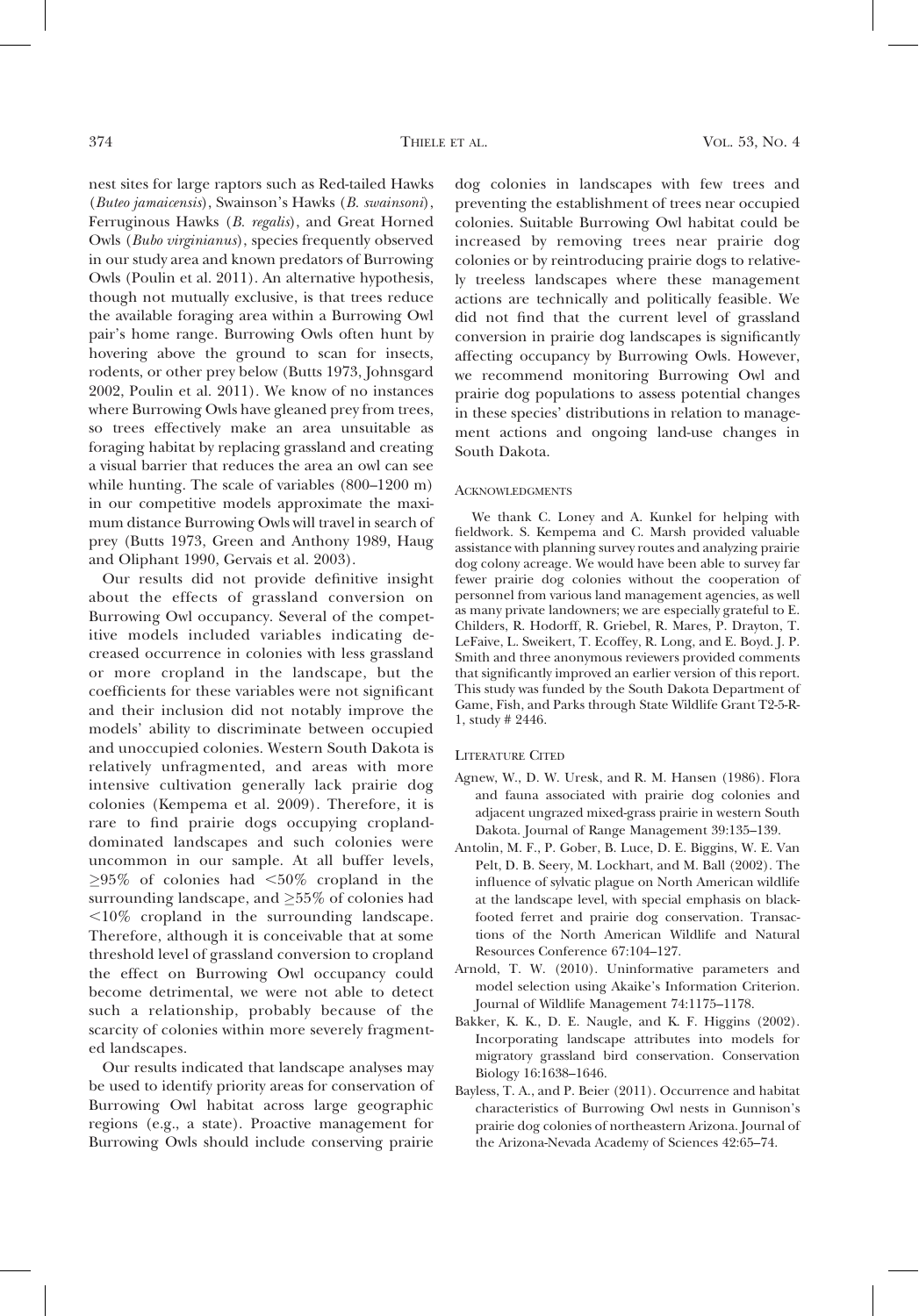- Belthoff, J. R., and R. A. King (2002). Nest-site characteristics of Burrowing Owls (Athene cunicularia) in the Snake River Birds of Prey Natural Conservation Area, Idaho, and applications to artificial burrow installation. Western North American Naturalist 62:112–119.
- Berdan, C. A., and R. L. Linder (1973). Burrowing Owls in Mellette County, South Dakota. South Dakota Bird Notes 25:26–27.
- Bly, K. L. S. (2008). Influence of local and landscape characteristics of prairie dog colonies on Burrowing Owl nest ecology in South Dakota. M.S. thesis, Montana State University, Bozeman, MT, USA.
- Burnham, K. P., and D. R. Anderson (2002). Model Selection and Multimodel Inference: A Practical Information-theoretic Approach, Second Ed. Springer, New York, NY, USA.
- Butts, K. O. (1973). Life history and habitat requirements of Burrowing Owls in western Oklahoma. M.S thesis, Oklahoma State University, Stillwater, OK, USA.
- Butts, K. O., and J. C. Lewis (1982). The importance of prairie dog towns to Burrowing Owls in Oklahoma. Proceedings of the Oklahoma Academy of Science 62:46–52.
- Conway, C. J., and J. C. Simon (2003). Comparison of detection probability associated with Burrowing Owl survey methods. Journal of Wildlife Management 67:501–511.
- Cunningham, M. A., and D. H. Johnson (2006). Proximate and landscape factors influence grassland bird distributions. Ecological Applications 16:1062–1075.
- Davies, J. M., and M. Restani (2006). Survival and movements of juvenile Burrowing Owls during the postfledging period. The Condor 180:282–291.
- Dechant, J. A., M. L. Sondreal, D. H. Johnson, L. D. Igl, C. M. Goldade, P. A. Rabie, and B. R. Euliss (1999, revised 2002). Effects of Management Practices on Grassland Birds: Burrowing Owl. Northern Prairie Wildlife Research Center, Jamestown, ND, USA.
- Desmond, M. J., J. A. Savidge, and K. M. Eskridge (2000). Correlations between Burrowing Owl and black-tailed prairie dog declines: a 7-year analysis. Journal of Wildlife Management 64:1067–1075.
- Gervais, J. A., D. K. Rosenberg, and R. G. Anthony (2003). Space use and pesticide exposure risk of male Burrowing Owls in an agricultural landscape. Journal of Wildlife Management 67:155–164.
- Green, G. A., and R. G. Anthony (1989). Nesting success and habitat relationships of Burrowing Owls in the Columbia Basin, Oregon. The Condor 91:347–354.
- Greer, M. J., K. K. Bakker, and C. D. Dieter (2016). Grassland bird response to recent loss and degradation of native prairie in central and western South Dakota. Wilson Journal of Ornithology 128:278–289.
- Griebel, R. L., and J. A. Savidge (2007). Factors influencing Burrowing Owl reproductive performance in contiguous shortgrass prairie. Journal of Raptor Research 41:212–221.
- Haug, E. A., and L. W. Oliphant (1990). Movements, activity patterns, and habitat use of Burrowing Owls in Saskatchewan. Journal of Wildlife Management 54:27–35.
- Herse, M. R., K. A. With, and W. A. Boyle (2018). The importance of core habitat for a threatened species in changing landscapes. Journal of Applied Ecology 55:2241–2252.
- Holroyd, G. L., R. Rodríguez-Estrella, and S. R. Sheffield (2001). Conservation of the Burrowing Owl in western North America: issues, challenges, and recommendations. Journal of Raptor Research 35:399–407.
- Hoogland, J. L. (Editor) (2006). Conservation of the Blacktailed Prairie Dog. Island Press, Washington, DC, USA.
- Hosmer, D. W., and S. Lemeshow (2000). Applied Logistic Regression, Second Ed. John Wiley and Sons, New York, NY, USA.
- Johnsgard, P. A. (2002). North American Owls: Biology and Natural History. Smithsonian Institution Press, Washington, DC, USA.
- Kempema, S. L. F., C. Marsh, and K. Marsh (2009). Colony Acreage and Distribution of the Black-tailed Prairie Dog in South Dakota, 2008. Report 2009-02. South Dakota Department of Game, Fish, and Parks, Wildlife Division, Pierre, SD, USA.
- Knowles, C. J. (2001). A Survey of the Grand River National Grassland, for Baird's Sparrows, Sprague's Pipits, Burrowing Owls and Other South Dakota Sensitive Bird Species. FaunaWest Wildlife Consultants, Boulder, MT, USA.
- Knowles, C. J., J. D. Proctor, and S. C. Forrest (2002). Blacktailed prairie dog abundance and distribution in the Great Plains based on historic and contemporary information. Great Plains Research 12:219–254.
- Lantz, S. J., C. J. Conway, and S. H. Anderson (2007). Multiscale habitat selection by Burrowing Owls in blacktailed prairie dog colonies. Journal of Wildlife Management 71:2664–2672.
- MacCracken, J. G., D. W. Uresk, and R. M. Hansen (1985). Vegetation and soils of Burrowing Owl nest sites in Conata Basin, South Dakota. The Condor 87:152–154.
- Peterson, R. A. (1995). The South Dakota Breeding Bird Atlas. South Dakota Ornithologists' Union, Aberdeen, SD, USA.
- Plumpton, D. L., and R. S. Lutz (1993). Nesting habitat use by Burrowing Owls in Colorado. Journal of Raptor Research 27:175–179.
- Poulin, R. G., L. D. Todd, K. M. Dohms, R. M. Brigham, and T. I. Wellicome (2005). Factors associated with nest- and roost-burrow selection by Burrowing Owls (Athene cunicularia) on the Canadian prairies. Canadian Journal of Zoology 83:1373–1380.
- Poulin, R. G., L. D. Todd, E. A. Haug, B. A. Millsap, and M. S. Martell (2011). Burrowing Owl (Athene cunicularia). In The Birds of North America (A. F. Poole, Editor). Cornell Lab of Ornithology, Ithaca, NY, USA. https://birdsna.org/Species-Account/bna/species/ burowl.